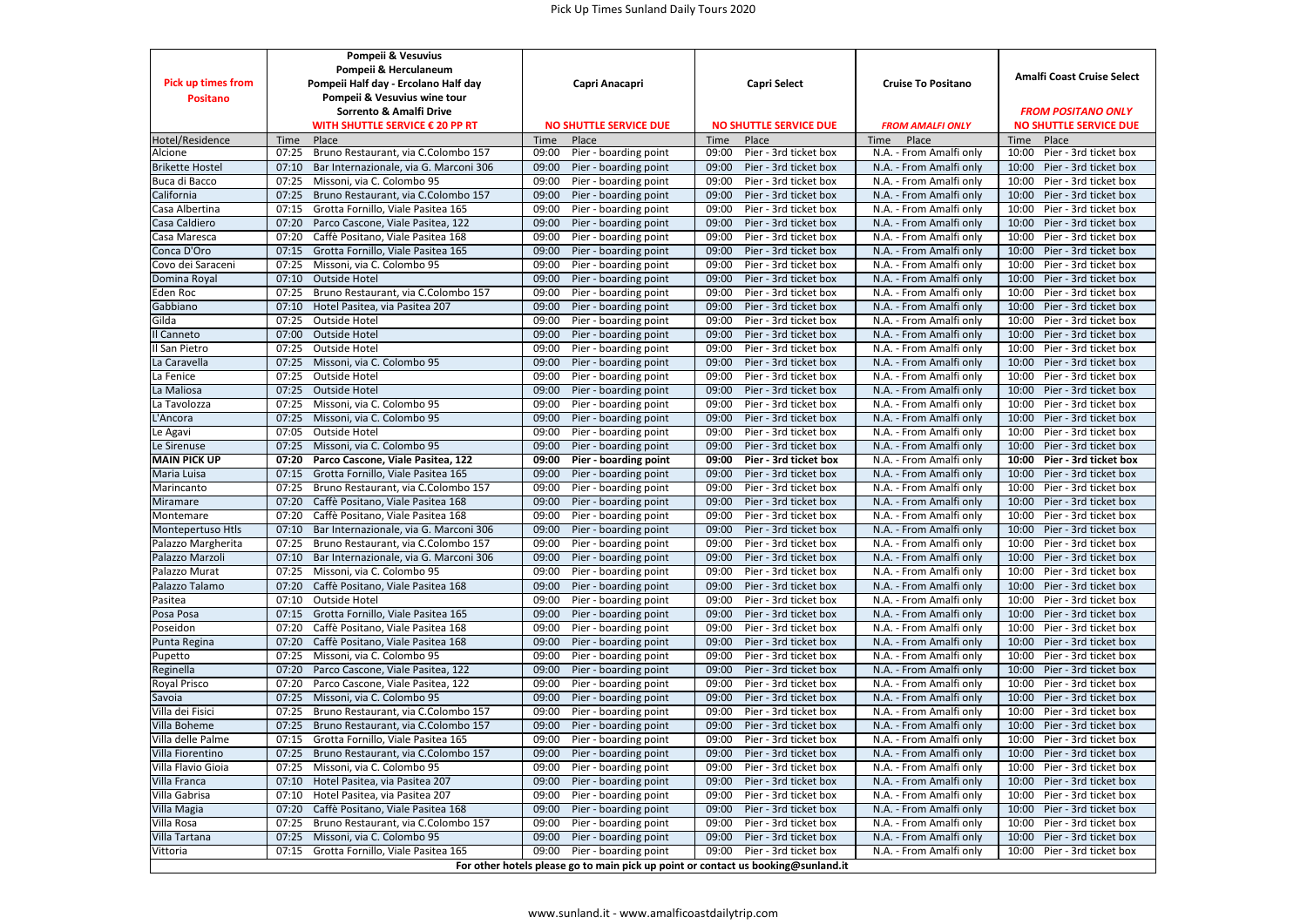| <b>Pick up times from</b><br>Praiano                                              | Pompeii & Vesuvius<br>Pompeii & Herculaneum<br>Pompeii Half day - Ercolano Half day<br>Pompeii & Vesuvius wine tour<br><b>Sorrento &amp; Amalfi Drive</b><br>WITH SHUTTLE SERVICE € 15 PP RT | Capri Anacapri<br><b>FROM AMALFI OR POSITANO</b> | <b>Capri Select</b><br><b>NO SHUTTLE SERVICE DUE</b> | <b>Cruise To Positano</b><br><b>FROM AMALFI ONLY</b> | <b>Amalfi Coast Cruise Select</b><br><b>NO SHUTTLE SERVICE DUE</b> |  |  |
|-----------------------------------------------------------------------------------|----------------------------------------------------------------------------------------------------------------------------------------------------------------------------------------------|--------------------------------------------------|------------------------------------------------------|------------------------------------------------------|--------------------------------------------------------------------|--|--|
| Hotel                                                                             | Place<br>Time                                                                                                                                                                                | Time<br>Place                                    | Place<br>Time                                        | Place<br><b>Time</b>                                 | Place<br><b>Time</b>                                               |  |  |
| Casa Angelina                                                                     | 07:30<br>national road up htl                                                                                                                                                                | N.A. - From Amalfi only                          | 08:30<br>Hotel                                       | N.A. - From Amalfi only                              | Hotel<br>09:10                                                     |  |  |
| Costa Diva                                                                        | national road up htl<br>07:35                                                                                                                                                                | N.A. - From Amalfi only                          | 08:30<br>Hotel                                       | N.A. - From Amalfi only                              | 09:10<br>Hotel                                                     |  |  |
| Holiday                                                                           | 07:30<br>Bus stop #9                                                                                                                                                                         | N.A. - From Amalfi only                          | 08:30<br>Hotel                                       | N.A. - From Amalfi only                              | Hotel<br>09:10                                                     |  |  |
| Il Frantoio                                                                       | 07:30<br>Bus stop #7                                                                                                                                                                         | N.A. - From Amalfi only                          | 08:30<br>Hotel                                       | N.A. - From Amalfi only                              | 09:10<br>Hotel                                                     |  |  |
| Il Gelsomino                                                                      | Outside hotel<br>07:35                                                                                                                                                                       | N.A. - From Amalfi only                          | 08:30<br>Hotel                                       | N.A. - From Amalfi only                              | Hotel<br>09:10                                                     |  |  |
| Il Pino                                                                           | Outside hotel<br>07:30                                                                                                                                                                       | N.A. - From Amalfi only                          | 08:30<br>Hotel                                       | N.A. - From Amalfi only                              | 09:10<br>Hotel                                                     |  |  |
| La Perla                                                                          | Hotel Onda Verde<br>07:35                                                                                                                                                                    | N.A. - From Amalfi only                          | 08:30<br>Hotel                                       | N.A. - From Amalfi only                              | Hotel<br>09:10                                                     |  |  |
| Le Fioriere                                                                       | <b>Bar Del Sole</b><br>07:30                                                                                                                                                                 | N.A. - From Amalfi only                          | 08:30<br>Hotel                                       | N.A. - From Amalfi only                              | 09:10<br>Hotel                                                     |  |  |
| <b>MAIN PICK UP</b>                                                               | <b>BAR DEL SOLE</b><br>07:30                                                                                                                                                                 | N.A. - From Amalfi only                          | <b>PRAIA BEACH</b><br>08:45                          | N.A. - From Amalfi only                              | 09:25<br><b>PRAIA BEACH</b>                                        |  |  |
| Margherita                                                                        | 07:30<br>Bus stop #9                                                                                                                                                                         | N.A. - From Amalfi only                          | 08:30<br>Hotel                                       | N.A. - From Amalfi only                              | 09:10<br>Hotel                                                     |  |  |
| Onda Verde                                                                        | Outside hotel<br>07:35                                                                                                                                                                       | N.A. - From Amalfi only                          | 08:30<br>Hotel                                       | N.A. - From Amalfi only                              | 09:10<br>Hotel                                                     |  |  |
| <b>Open Gate</b>                                                                  | Outside hotel<br>07:35                                                                                                                                                                       | N.A. - From Amalfi only                          | 08:30<br>Hotel                                       | N.A. - From Amalfi only                              | 09:10<br>Hotel                                                     |  |  |
| Pellegrino                                                                        | Outside hotel<br>07:35                                                                                                                                                                       | N.A. - From Amalfi only                          | 08:30<br>Hotel                                       | N.A. - From Amalfi only                              | Hotel<br>09:10                                                     |  |  |
| Villa Maria Pia                                                                   | Outside hotel<br>07:35                                                                                                                                                                       | N.A. - From Amalfi only                          | 08:30<br>Hotel                                       | N.A. - From Amalfi only                              | 09:10<br>Hotel                                                     |  |  |
| <b>Torre Saracena</b>                                                             | 07:35<br>Outside hotel                                                                                                                                                                       | N.A. - From Amalfi only                          | 08:30<br>Hotel                                       | N.A. - From Amalfi only                              | Hotel<br>09:10                                                     |  |  |
| <b>Tramonto D'Oro</b>                                                             | Bar del Sole<br>07:30                                                                                                                                                                        | N.A. - From Amalfi only                          | 08:30<br>Hotel                                       | N.A. - From Amalfi only                              | Hotel<br>09:10                                                     |  |  |
| Tritone                                                                           | Outside hotel<br>07:25                                                                                                                                                                       | N.A. - From Amalfi only                          | 08:30<br>Hotel                                       | N.A. - From Amalfi only                              | 09:10<br>Hotel                                                     |  |  |
| For other hotels please go to main pick up point or contact us booking@sunland.it |                                                                                                                                                                                              |                                                  |                                                      |                                                      |                                                                    |  |  |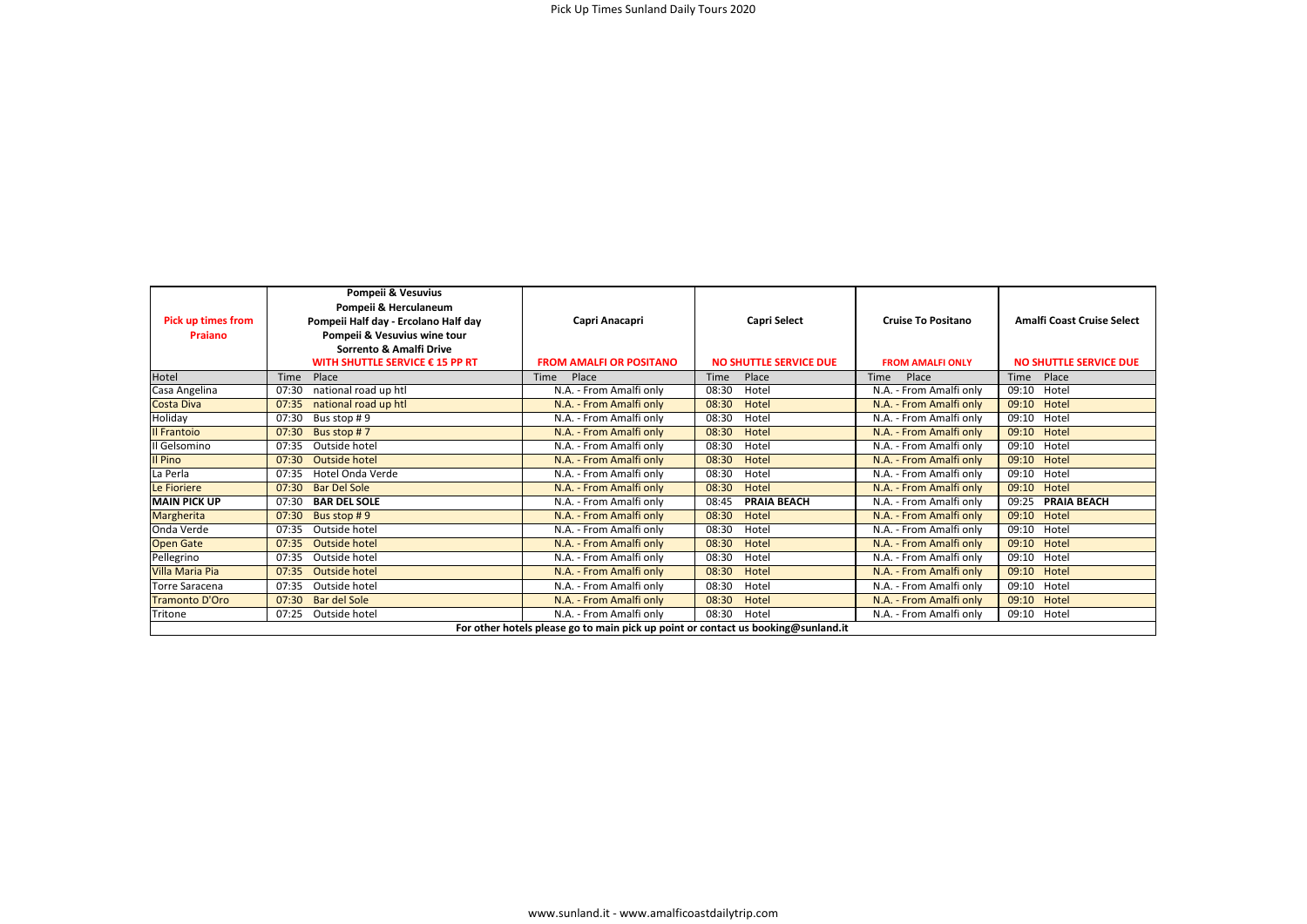| <b>Pick up times from</b><br>Amalfi, Atrani and<br><b>Conca dei Marini</b>                                                 | Pompeii & Vesuvius<br>Pompeii & Herculaneum<br>Pompeii Half day - Ercolano Half day<br>Pompeii & Vesuvius wine tour<br>Sorrento & Amalfi Drive |       | Capri Anacapri         |       | <b>Capri Select</b> |       | <b>Cruise To Positano</b> | <b>Amalfi Coast Cruise Select</b> |                    |
|----------------------------------------------------------------------------------------------------------------------------|------------------------------------------------------------------------------------------------------------------------------------------------|-------|------------------------|-------|---------------------|-------|---------------------------|-----------------------------------|--------------------|
| Hotel                                                                                                                      | Place<br>Time                                                                                                                                  | Time  | Place                  | Time  | Place               | Time  | Place                     | <b>FROM POSITANO ONLY</b>         |                    |
| Amalfi                                                                                                                     | 08:00<br>Bus shelter to Ravello                                                                                                                | 08:10 | lovers fountain Amalfi | 08:30 | darsena pier        | 13:45 | Gescab                    | N.A                               | From Positano only |
| Antica Repubblica                                                                                                          | <b>Bus shelter to Ravello</b><br>08:00                                                                                                         | 08:10 | lovers fountain Amalfi | 08:30 | darsena pier        | 13:45 | Gescab                    | N.A.                              | From Positano only |
| Antico Convitto                                                                                                            | 08:00<br>Bus shelter to Ravello                                                                                                                | 08:10 | lovers fountain Amalfi | 08:30 | darsena pier        | 13:45 | Gescab                    | N.A.                              | From Positano only |
| Atrani                                                                                                                     | 08:05<br>main bus stop Atrani                                                                                                                  | 08:10 | lovers fountain Amalfi | 08:30 | darsena pier        | 13:45 | Gescab                    | N.A.                              | From Positano only |
| Aurora                                                                                                                     | 08:00<br>Bus shelter to Ravello                                                                                                                | 08:10 | lovers fountain Amalfi | 08:30 | darsena pier        | 13:45 | Gescab                    | N.A.                              | From Positano only |
| Baia                                                                                                                       | 08:00<br>Bus shelter to Ravello                                                                                                                | 08:10 | lovers fountain Amalfi | 08:30 | darsena pier        | 13:45 | Gescab                    | N.A.                              | From Positano only |
| Bellevue                                                                                                                   | 07:50<br>outside hotel                                                                                                                         | 08:10 | lovers fountain Amalfi | 08:30 | darsena pier        | 13:45 | Gescab                    | N.A.                              | From Positano only |
| <b>Belvedere</b>                                                                                                           | outside hotel<br>07:40                                                                                                                         | 08:10 | lovers fountain Amalfi | 08:30 | darsena pier        | 13:45 | Gescab                    | N.A.                              | From Positano only |
| Casamalfi                                                                                                                  | 08:00<br>Bus shelter to Ravello                                                                                                                | 08:10 | lovers fountain Amalfi | 08:30 | darsena pier        | 13:45 | Gescab                    | N.A.                              | From Positano only |
| Centrale                                                                                                                   | 08:00<br>Bus shelter to Ravello                                                                                                                | 08:10 | lovers fountain Amalfi | 08:30 | darsena pier        | 13:45 | Gescab                    | N.A.                              | From Positano only |
| Conca Azzurra                                                                                                              | 07:40<br>outside hotel                                                                                                                         | 08:10 | lovers fountain Amalfi | 08:30 | darsena pier        | 13:45 | Gescab                    | N.A.                              | From Positano only |
| Convento S.Basilio                                                                                                         | 08:00<br><b>Bus shelter to Ravello</b>                                                                                                         | 08:10 | lovers fountain Amalfi | 08:30 | darsena pier        | 13:45 | Gescab                    | N.A.                              | From Positano only |
| Croce di Amalfi                                                                                                            | 08:00<br>Bus shelter to Ravello                                                                                                                | 08:10 | lovers fountain Amalfi | 08:30 | darsena pier        | 13:45 | Gescab                    | N.A.                              | From Positano only |
| Dei Cavalieri                                                                                                              | 07:50<br>outside hotel                                                                                                                         | 08:10 | lovers fountain Amalfi | 08:30 | darsena pier        | 13:45 | Gescab                    | N.A.                              | From Positano only |
| Doria                                                                                                                      | 08:00<br>Bus shelter to Ravello                                                                                                                | 08:10 | lovers fountain Amalfi | 08:30 | darsena pier        | 13:45 | Gescab                    | N.A.                              | From Positano only |
| Eremo S. Francesco                                                                                                         | 08:05<br>outside hotel Luna                                                                                                                    | 08:10 | lovers fountain Amalfi | 08:30 | darsena pier        | 13:45 | Gescab                    | N.A.                              | From Positano only |
| Excelsior                                                                                                                  | 08:00<br>Bus shelter to Ravello                                                                                                                | 08:10 | lovers fountain Amalfi | 08:30 | darsena pier        | 13:45 | Gescab                    | N.A.                              | From Positano only |
| Floridiana                                                                                                                 | 08:00<br>Bus shelter to Ravello                                                                                                                | 08:10 | lovers fountain Amalfi | 08:30 | darsena pier        | 13:45 | Gescab                    | N.A.                              | From Positano only |
| Fontana                                                                                                                    | 08:00<br>Bus shelter to Ravello                                                                                                                | 08:10 | lovers fountain Amalfi | 08:30 | darsena pier        | 13:45 | Gescab                    | N.A.                              | From Positano only |
| Il Convento                                                                                                                | 08:00<br>Bus shelter to Ravello                                                                                                                | 08:10 | lovers fountain Amalfi | 08:30 | darsena pier        | 13:45 | Gescab                    | N.A.                              | From Positano only |
| Il Nido                                                                                                                    | 07:50<br>outside hotel                                                                                                                         | 08:10 | lovers fountain Amalfi | 08:30 | darsena pier        | 13:45 | Gescab                    | N.A.                              | From Positano only |
| Il Saraceno                                                                                                                | 07:40<br>outside hotel                                                                                                                         | 08:10 | lovers fountain Amalfi | 08:30 | darsena pier        | 13:45 | Gescab                    | N.A.                              | From Positano only |
| La Bussola                                                                                                                 | 08:00<br>Bus shelter to Ravello                                                                                                                | 08:10 | lovers fountain Amalfi | 08:30 | darsena pier        | 13:45 | Gescab                    | N.A.                              | From Positano only |
| La Ninfa                                                                                                                   | 07:50<br>outside hotel                                                                                                                         | 08:10 | lovers fountain Amalfi | 08:30 | darsena pier        | 13:45 | Gescab                    | N.A.                              | From Positano only |
| La Pergola                                                                                                                 | 07:40<br>outside hotel                                                                                                                         | 08:10 | lovers fountain Amalfi | 08:30 | darsena pier        | 13:45 | Gescab                    | N.A.                              | From Positano only |
| Le Palme                                                                                                                   | 08:00<br>Bus shelter to Ravello                                                                                                                | 08:10 | lovers fountain Amalfi | 08:30 | darsena pier        | 13:45 | Gescab                    | N.A.                              | From Positano only |
| Le Terrazze                                                                                                                | 07:40<br>outside hotel                                                                                                                         | 08:10 | lovers fountain Amalfi | 08:30 | darsena pier        | 13:45 | Gescab                    | N.A.                              | From Positano only |
| Lidomare                                                                                                                   | 08:00<br>Bus shelter to Ravello                                                                                                                | 08:10 | lovers fountain Amalfi | 08:30 | darsena pier        | 13:45 | Gescab                    | N.A.                              | From Positano only |
| Luna Convento                                                                                                              | outside hotel<br>08:05                                                                                                                         | 08:10 | lovers fountain Amalfi | 08:30 | darsena pier        | 13:45 | Gescab                    | N.A.                              | From Positano only |
| <b>MAIN PICK UP</b>                                                                                                        | 08:00<br><b>Bus shelter to Ravello</b>                                                                                                         | 08:10 | lovers fountain Amalfi | 08:30 | darsena pier        | 13:45 | Gescab                    | N.A.                              | From Positano only |
| Marina Riviera                                                                                                             | 08:05<br>outside hotel                                                                                                                         | 08:10 | lovers fountain Amalfi | 08:30 | darsena pier        | 13:45 | Gescab                    | N.A.                              | From Positano only |
| Miramalfi                                                                                                                  | 07:55<br>outside hotel                                                                                                                         | 08:10 | lovers fountain Amalfi | 08:30 | darsena pier        | 13:45 | Gescab                    | N.A.                              | From Positano only |
| Palazzo Ferraioli                                                                                                          | 08:05<br>main bus stop Atrani                                                                                                                  | 08:10 | lovers fountain Amalfi | 08:30 | darsena pier        | 13:45 | Gescab                    | N.A.                              | From Positano only |
| Porticciolo                                                                                                                | 08:00<br><b>Bus shelter to Ravello</b>                                                                                                         | 08:10 | lovers fountain Amalfi | 08:30 | darsena pier        | 13:45 | Gescab                    | N.A.                              | From Positano only |
| Residence                                                                                                                  | 08:00<br>Bus shelter to Ravello                                                                                                                | 08:10 | lovers fountain Amalfi | 08:30 | darsena pier        | 13:45 | Gescab                    | N.A.                              | From Positano only |
| Residenza del Duca                                                                                                         | 08:00<br><b>Bus shelter to Ravello</b>                                                                                                         | 08:10 | lovers fountain Amalfi | 08:30 | darsena pier        | 13:45 | Gescab                    | N.A.                              | From Positano only |
| Residenza Luce                                                                                                             | 08:00<br>Bus shelter to Ravello                                                                                                                | 08:10 | lovers fountain Amalfi | 08:30 | darsena pier        | 13:45 | Gescab                    | N.A.                              | From Positano only |
| Residenza Sole                                                                                                             | 08:00<br><b>Bus shelter to Ravello</b>                                                                                                         | 08:10 | lovers fountain Amalfi | 08:30 | darsena pier        | 13:45 | Gescab                    | N.A.                              | From Positano only |
| S.Andrea                                                                                                                   | 08:00<br>Bus shelter to Ravello                                                                                                                | 08:10 | lovers fountain Amalfi | 08:30 | darsena pier        | 13:45 | Gescab                    | N.A.                              | From Positano only |
| Santa Caterina                                                                                                             | 07:50<br>outside hotel                                                                                                                         | 08:10 | lovers fountain Amalfi | 08:30 | darsena pier        | 13:45 | Gescab                    | N.A.                              | From Positano only |
| Sharon House                                                                                                               | Bus shelter to Ravello<br>08:00                                                                                                                | 08:10 | lovers fountain Amalfi | 08:30 | darsena pier        | 13:45 | Gescab                    | N.A.                              | From Positano only |
| Villa Annalara                                                                                                             | 08:00<br>Bus shelter to Ravello                                                                                                                | 08:10 | lovers fountain Amalfi | 08:30 | darsena pier        | 13:45 | Gescab                    | N.A.                              | From Positano only |
| Villa Felice                                                                                                               | 08:00<br>Bus shelter to Ravello                                                                                                                | 08:10 | lovers fountain Amalfi | 08:30 | darsena pier        | 13:45 | Gescab                    | N.A.                              | From Positano only |
| Villa Maria Luigia                                                                                                         | outside hotel<br>07:50                                                                                                                         | 08:10 | lovers fountain Amalfi | 08:30 | darsena pier        | 13:45 | Gescab                    | N.A.                              | From Positano only |
| Villa S. Croce                                                                                                             | 07:50<br>outside hotel                                                                                                                         | 08:10 | lovers fountain Amalfi | 08:30 | darsena pier        | 13:45 | Gescab                    | N.A.                              | From Positano only |
| Villa Santa Maria                                                                                                          | 07:40<br>Virgo Potens Church                                                                                                                   | 08:10 | lovers fountain Amalfi | 08:30 | darsena pier        | 13:45 | Gescab                    | N.A.                              | From Positano only |
|                                                                                                                            | For other hotels please go to main pick up point or contact us booking@sunland.it                                                              |       |                        |       |                     |       |                           |                                   |                    |
| Gescab ticket counter is located on Amalfi pier (jetty to Capri). Lovers Fountain is located opposite to main bus parking. |                                                                                                                                                |       |                        |       |                     |       |                           |                                   |                    |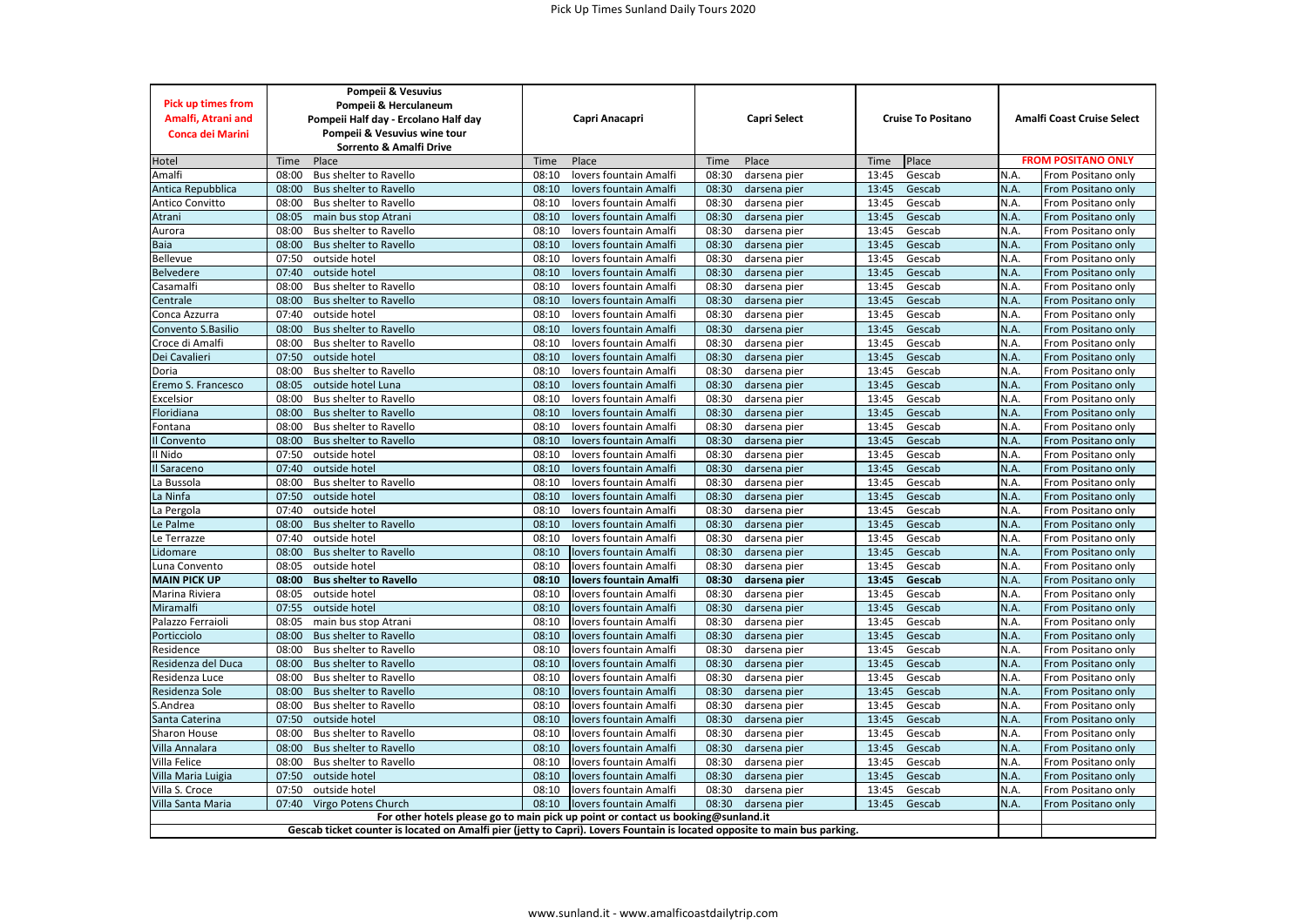| <b>Pick up times from</b><br><b>Ravello</b>                                       | Pompeii & Vesuvius<br>Pompeii & Herculaneum<br>Pompeii Half day - Ercolano Half day<br>Pompeii & Vesuvius wine tour<br>Sorrento & Amalfi Drive | Capri Anacapri                  | <b>Capri Select</b><br><b>FROM AMALFI ONLY</b> | <b>Cruise To Positano</b><br><b>FROM AMALFI ONLY</b> | <b>Amalfi Coast Cruise Select</b><br><b>FROM POSITANO ONLY</b> |  |
|-----------------------------------------------------------------------------------|------------------------------------------------------------------------------------------------------------------------------------------------|---------------------------------|------------------------------------------------|------------------------------------------------------|----------------------------------------------------------------|--|
|                                                                                   | WITH SHUTTLE SERVICE € 12 PP RT                                                                                                                | WITH SHUTTLE SERVICE € 12 PP RT | <b>NO SHUTTLE SERVICE DUE</b>                  | <b>NO SHUTTLE SERVICE DUE</b>                        |                                                                |  |
| Hotel / Accomodation                                                              | Place                                                                                                                                          | Place                           | Time                                           | Place                                                | Time                                                           |  |
|                                                                                   | Time                                                                                                                                           | Time                            | Place                                          | Time                                                 | Place                                                          |  |
| Amalfi Vacation **                                                                | Outside Hotel - no shuttle                                                                                                                     | 07:55                           | 08:30                                          | Gescab Amalfi                                        | From Positano only                                             |  |
|                                                                                   | 08:15                                                                                                                                          | Outside Hotel € 10 p.p. rt      | darsena pier Amalfi                            | 13:45                                                | N.A.                                                           |  |
| <b>Bonadies</b>                                                                   | 07:45                                                                                                                                          | 07:45                           | 08:30                                          | 13:45                                                | N.A.                                                           |  |
|                                                                                   | Gradillo bus stop                                                                                                                              | Gradillo bus stop               | darsena pier Amalfi                            | Gescab Amalfi                                        | From Positano only                                             |  |
| Caruso                                                                            | 07:45                                                                                                                                          | 07:45                           | 08:30                                          | 13:45                                                | N.A.                                                           |  |
|                                                                                   | Gradillo bus stop                                                                                                                              | Gradillo bus stop               | darsena pier Amalfi                            | Gescab Amalfi                                        | From Positano only                                             |  |
| Dimora di Mare **                                                                 | 08:10                                                                                                                                          | 07:55                           | 08:30                                          | 13:45                                                | N.A.                                                           |  |
|                                                                                   | Outside Hotel - no shuttle                                                                                                                     | Outside Hotel € 10 p.p. rt      | darsena pier Amalfi                            | Gescab Amalfi                                        | From Positano only                                             |  |
| Domus Auditorium                                                                  | 07:45                                                                                                                                          | 07:45                           | 08:30                                          | 13:45                                                | N.A.                                                           |  |
|                                                                                   | Gradillo bus stop                                                                                                                              | Gradillo bus stop               | darsena pier Amalfi                            | Gescab Amalfi                                        | From Positano only                                             |  |
| Garden                                                                            | 07:45                                                                                                                                          | 07:45                           | 08:30                                          | 13:45                                                | N.A.                                                           |  |
|                                                                                   | Gradillo bus stop                                                                                                                              | Gradillo bus stop               | darsena pier Amalfi                            | Gescab Amalfi                                        | From Positano only                                             |  |
| Giordano                                                                          | 07:45                                                                                                                                          | 07:45                           | 08:30                                          | 13:45                                                | N.A.                                                           |  |
|                                                                                   | Gradillo bus stop                                                                                                                              | Gradillo bus stop               | darsena pier Amalfi                            | Gescab Amalfi                                        | From Positano only                                             |  |
| Graal                                                                             | 07:45                                                                                                                                          | 07:45                           | 08:30                                          | 13:45                                                | N.A.                                                           |  |
|                                                                                   | Gradillo bus stop                                                                                                                              | Gradillo bus stop               | darsena pier Amalfi                            | Gescab Amalfi                                        | From Positano only                                             |  |
| Il Ducato                                                                         | 07:45                                                                                                                                          | 07:45                           | 08:30                                          | 13:45                                                | N.A.                                                           |  |
|                                                                                   | Gradillo bus stop                                                                                                                              | Gradillo bus stop               | darsena pier Amalfi                            | Gescab Amalfi                                        | From Positano only                                             |  |
| La Margherita                                                                     | 07:30                                                                                                                                          | 07:30                           | 08:30                                          | 13:45                                                | N.A.                                                           |  |
|                                                                                   | Outside Hotel                                                                                                                                  | <b>Outside Hotel</b>            | darsena pier Amalfi                            | Gescab Amalfi                                        | From Positano only                                             |  |
| Le Casarelle                                                                      | 07:45                                                                                                                                          | 07:45                           | 08:30                                          | 13:45                                                | N.A.                                                           |  |
|                                                                                   | Gradillo bus stop                                                                                                                              | Gradillo bus stop               | darsena pier Amalfi                            | Gescab Amalfi                                        | From Positano only                                             |  |
| Le Villette                                                                       | 07:45                                                                                                                                          | 07:45                           | 08:30                                          | 13:45                                                | N.A.                                                           |  |
|                                                                                   | Gradillo bus stop                                                                                                                              | Gradillo bus stop               | darsena pier Amalfi                            | Gescab Amalfi                                        | From Positano only                                             |  |
| <b>Main Pickup RAVELLO</b>                                                        | 07:45                                                                                                                                          | 07:45                           | 08:30                                          | 13:45                                                | N.A.                                                           |  |
|                                                                                   | Gradillo bus stop                                                                                                                              | <b>Gradillo bus stop</b>        | darsena pier Amalfi                            | Gescab Amalfi                                        | From Positano only                                             |  |
| <b>Main Pickup SCALA</b>                                                          | 07:30                                                                                                                                          | 07:30                           | 08:30                                          | 13:45                                                | N.A.                                                           |  |
|                                                                                   | <b>Outside St Lorenzo Dome</b>                                                                                                                 | <b>Outside St Lorenzo Dome</b>  | darsena pier Amalfi                            | Gescab Amalfi                                        | From Positano only                                             |  |
| Marmorata **                                                                      | 08:10                                                                                                                                          | 07:55                           | 08:30                                          | 13:45                                                | N.A.                                                           |  |
|                                                                                   | Outside Hotel - no shuttle                                                                                                                     | Outside Hotel € 10 p.p. rt      | darsena pier Amalfi                            | Gescab Amalfi                                        | From Positano only                                             |  |
| Palazzo Avino                                                                     | 07:45                                                                                                                                          | 07:45                           | 08:30                                          | 13:45                                                | N.A.                                                           |  |
|                                                                                   | Gradillo bus stop                                                                                                                              | Gradillo bus stop               | darsena pier Amalfi                            | Gescab Amalfi                                        | From Positano only                                             |  |
| Palazzo della Marra                                                               | 07:45                                                                                                                                          | 07:45                           | 08:30                                          | 13:45                                                | N.A.                                                           |  |
|                                                                                   | Gradillo bus stop                                                                                                                              | Gradillo bus stop               | darsena pier Amalfi                            | Gescab Amalfi                                        | From Positano only                                             |  |
| Palumbo                                                                           | 07:45                                                                                                                                          | 07:45                           | 08:30                                          | 13:45                                                | N.A.                                                           |  |
|                                                                                   | Gradillo bus stop                                                                                                                              | Gradillo bus stop               | darsena pier Amalfi                            | Gescab Amalfi                                        | From Positano only                                             |  |
| Parsifal                                                                          | 07:45                                                                                                                                          | 07:45                           | 08:30                                          | 13:45                                                | N.A.                                                           |  |
|                                                                                   | Gradillo bus stop                                                                                                                              | Gradillo bus stop               | darsena pier Amalfi                            | Gescab Amalfi                                        | From Positano only                                             |  |
| Rufolo                                                                            | 07:45                                                                                                                                          | 07:45                           | 08:30                                          | 13:45                                                | N.A.                                                           |  |
|                                                                                   | Gradillo bus stop                                                                                                                              | Gradillo bus stop               | darsena pier Amalfi                            | Gescab Amalfi                                        | From Positano only                                             |  |
| Scarpariello **                                                                   | 08:10                                                                                                                                          | 07:55                           | 08:30                                          | 13:45                                                | N.A.                                                           |  |
|                                                                                   | Outside Hotel - no shuttle                                                                                                                     | Outside Hotel € 10 p.p. rt      | darsena pier Amalfi                            | Gescab Amalfi                                        | From Positano only                                             |  |
| Toro                                                                              | 07:45                                                                                                                                          | 07:45                           | 08:30                                          | 13:45                                                | N.A.                                                           |  |
|                                                                                   | Gradillo bus stop                                                                                                                              | Gradillo bus stop               | darsena pier Amalfi                            | Gescab Amalfi                                        | From Positano only                                             |  |
| Villa Amore                                                                       | 07:45                                                                                                                                          | 07:45                           | 08:30                                          | 13:45                                                | N.A.                                                           |  |
|                                                                                   | Gradillo bus stop                                                                                                                              | Gradillo bus stop               | darsena pier Amalfi                            | Gescab Amalfi                                        | From Positano only                                             |  |
| <b>Villa Casale</b>                                                               | 07:45                                                                                                                                          | 07:45                           | 08:30                                          | 13:45                                                | N.A.                                                           |  |
|                                                                                   | Gradillo bus stop                                                                                                                              | Gradillo bus stop               | darsena pier Amalfi                            | Gescab Amalfi                                        | From Positano only                                             |  |
| Villa Cimbrone                                                                    | 07:45                                                                                                                                          | 07:45                           | 08:30                                          | 13:45                                                | N.A.                                                           |  |
|                                                                                   | Gradillo bus stop                                                                                                                              | Gradillo bus stop               | darsena pier Amalfi                            | Gescab Amalfi                                        | From Positano only                                             |  |
| <b>Villa Fraulo</b>                                                               | 07:45                                                                                                                                          | 07:45                           | 08:30                                          | 13:45                                                | N.A.                                                           |  |
|                                                                                   | Gradillo bus stop                                                                                                                              | Gradillo bus stop               | darsena pier Amalfi                            | Gescab Amalfi                                        | From Positano only                                             |  |
| Villa Giuseppina                                                                  | 07:30                                                                                                                                          | 07:30                           | 08:30                                          | 13:45                                                | N.A.                                                           |  |
|                                                                                   | Outside Hotel                                                                                                                                  | <b>Outside Hotel</b>            | darsena pier Amalfi                            | Gescab Amalfi                                        | From Positano only                                             |  |
| Villa Maria                                                                       | 07:45                                                                                                                                          | 07:45                           | 08:30                                          | 13:45                                                | N.A.                                                           |  |
|                                                                                   | Gradillo bus stop                                                                                                                              | Gradillo bus stop               | darsena pier Amalfi                            | Gescab Amalfi                                        | From Positano only                                             |  |
| Villa S.Alfonso                                                                   | 07:30                                                                                                                                          | 07:30                           | 08:30                                          | 13:45                                                | N.A.                                                           |  |
|                                                                                   | Outside Hotel                                                                                                                                  | <b>Outside Hotel</b>            | darsena pier Amalfi                            | Gescab Amalfi                                        | From Positano only                                             |  |
| Villa San Cosma                                                                   | San Cosma Big Bend                                                                                                                             | 07:30                           | 08:30                                          | 13:45                                                | N.A.                                                           |  |
|                                                                                   | 07:30                                                                                                                                          | San Cosma Big Bend              | darsena pier Amalfi                            | Gescab Amalfi                                        | From Positano only                                             |  |
| Villa San Michele **                                                              | 08:10                                                                                                                                          | 08:00                           | 08:30                                          | 13:45                                                | N.A.                                                           |  |
|                                                                                   | Outside Hotel - no shuttle                                                                                                                     | Outside Hotel € 10 p.p. rt      | darsena pier Amalfi                            | Gescab Amalfi                                        | From Positano only                                             |  |
| Zintonio / Ravello view                                                           | 07:30                                                                                                                                          | 07:30                           | 08:30                                          | 13:45                                                | N.A.                                                           |  |
|                                                                                   | Outside Hotel                                                                                                                                  | Outside Hotel                   | darsena pier Amalfi                            | Gescab Amalfi                                        | From Positano only                                             |  |
| For other hotels please go to main pick up point or contact us booking@sunland.it |                                                                                                                                                |                                 |                                                |                                                      |                                                                |  |